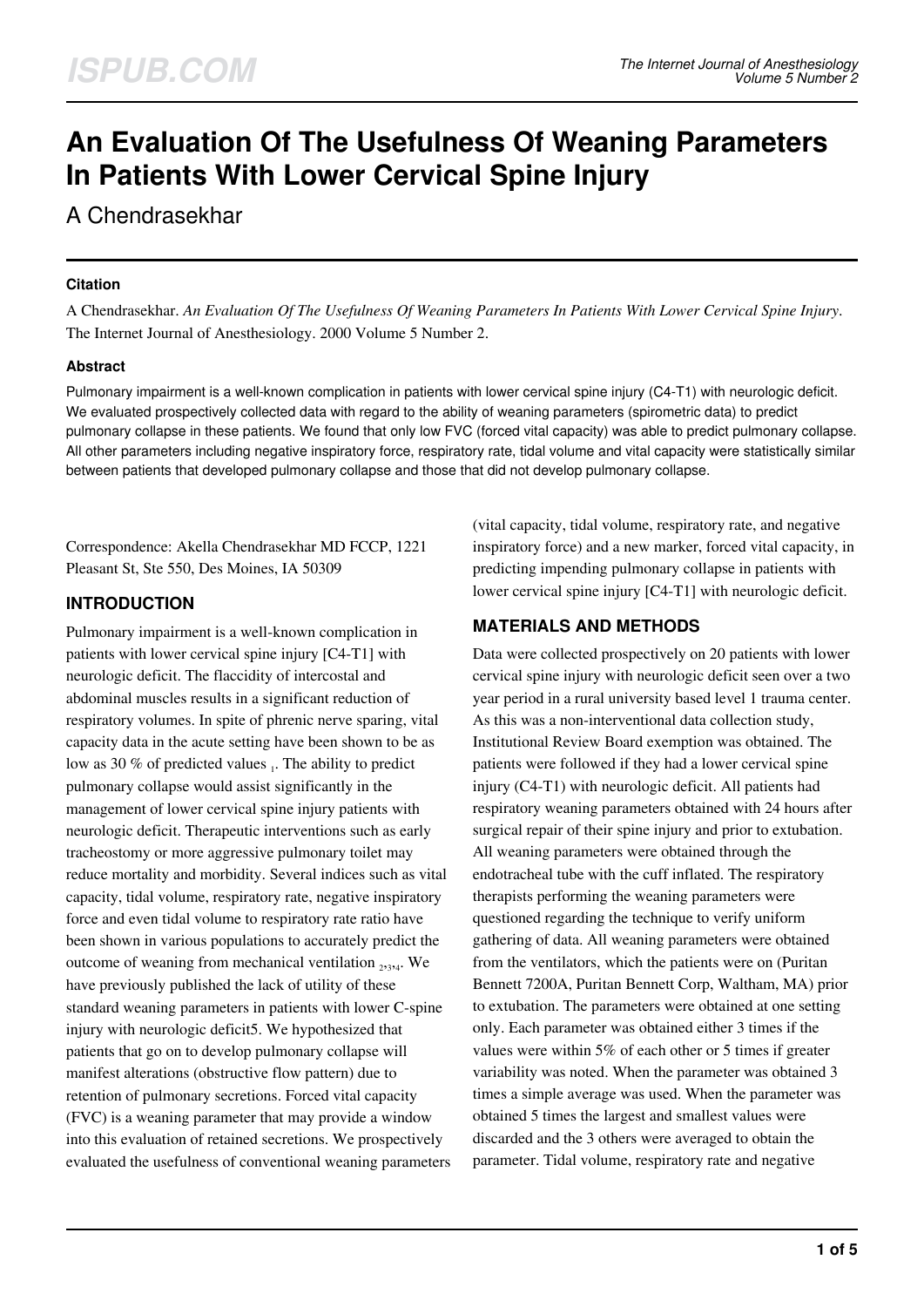inspiratory force were obtained in a standard fashion. The vital capacity (VC) was obtained by a slow inspiratory maneuver with a short end inspiratory pause followed by a slow expiration. The forced vital capacity (FVC) was obtained by a slow inspiratory maneuver with a short inspiratory pause followed by a rapid expiration. All respiratory weaning parameter data and demographic data were verified at the end of the study by a detailed chart review. Demographic data collected includes age, gender, mechanism of injury, level of injury in the spinal cord, and injury severity score (ISS). Outcome data included pulmonary collapse, hospital length of stay, and survival. Pulmonary collapse was defined as collapse of any portion of either lung requiring reinstitution of mechanical ventilation during the hospitalization. All patients were followed until discharge. Statistical analysis was performed using one way analysis of variance in comparing data between patients with and without pulmonary collapse. Statistical significance threshold was  $p < 0.05$ .

# **RESULTS**

There were a total of 14 men and 6 women with ages ranging from 18 to 42 with an average age of 25.4. All the patients that went on to develop pulmonary collapse did so within the first 5 days after being extubated. There was no significant difference in history of smoking or age between patients that developed pulmonary collapse and patients without pulmonary collapse  $(24.9 \pm 7.1 \text{ vs. } 26.1 \pm 5.6,$ respectively). There was no significant difference in ISS between patients that developed pulmonary collapse and patients without pulmonary collapse (21.5  $\pm$  2.1 vs. 23.6  $\pm$ 1.8, respectively). The age, mechanism of injury, gender, and ISS data is listed on table 1. Average weaning parameter data is listed on table 2. There was no difference in negative inspiratory force, respiratory rate, tidal volume, and vital capacity in patients with and without pulmonary collapse. However forced vital capacity was significantly lower in patients that went on to develop pulmonary collapse as compared to patients who did not develop pulmonary collapse.

## **Figure 1**

| Patient<br>#     | Sex | Age | ISS     | Mechanism of<br>Injury | Pulmonary<br>Collapse ? | Smoking<br>History ? |
|------------------|-----|-----|---------|------------------------|-------------------------|----------------------|
| $\mathbf{1}$     | M   | 18  | $^{24}$ | MVC                    | No                      | Yes (1ppd)           |
| $\overline{2}$   | F   | 18  | 20      | MVC                    | Yes                     | No                   |
| $\overline{3}$ . | F   | 22  | 22      | $\mathrm{DIV}$         | Yes                     | Yes(0.5)<br>ppd)     |
| 4.               | M   | 24  | 22      | MVC                    | Yes                     | No                   |
| 5.               | F   | 22  | 25      | MVC                    | No                      | No                   |
| 6.               | F   | 24  | 24      | DIV                    | Yes                     | No                   |
| 7.               | M   | 26  | 22      | MVC                    | Yes                     | No                   |
| 8.               | F   | 27  | $^{24}$ | MVC                    | Yes                     | Yes(1 ppd)           |
| 9.               | M   | 42  | 24      | LOG                    | Yes                     | No                   |
| 10.              | M   | 25  | $^{24}$ | LOG                    | No                      | No                   |
| 11.              | M   | 35  | 22      | MVC                    | Yes                     | No                   |
| 12.              | M   | 22  | 18      | DIV                    | Yes                     | Yes (occ)            |
| 13.              | M   | 32  | 20      | DIV                    | No                      | No                   |
| 14.              | M   | 21  | 22      | $_{\rm{DIV}}$          | Yes                     | No                   |
| 15.              | M   | 28  | 24      | DIV                    | No                      | No                   |
| 16.              | M   | 27  | 26      | $\rm{DIV}$             | No                      | No                   |
| 17.              | F   | 19  | 18      | MVC                    | Yes                     | No                   |
| 18.              | M   | 19  | 20      | MVC                    | Yes                     | No                   |
| 19.              | M   | 35  | 24      | MVC                    | No                      | No                   |
| 20.              | M   | 22  | 22      | MVC                    | $\mathbb{N}^{\circ}$    | No                   |

### MVC=motor vehicle crash,

 $LOG = logging accident,$ 

 $DIV = \text{diving accident},$ 

ISS = injury severity score.

### **Figure 2**

| Pulmonary<br>Collapse | NIF (mmHg)                                      | RR.                        | TV (ml/kg)                                 | VC (ml/kg)                                           | FVC (ml/kg)                                    |
|-----------------------|-------------------------------------------------|----------------------------|--------------------------------------------|------------------------------------------------------|------------------------------------------------|
| yes                   | $33.75 + 3.77$<br>27.45 (to) 39.50              | $21.5 + 2.1$<br>14 (to) 28 | $5.06 + 0.71$<br>$3.90$ (to)<br>6.30       | $19.14 + 2.57$<br>$15.50$ (to)<br>23.25              | $5.79 + 1.30$<br>4.10 (to) 7.45                |
| fiō                   | $32.88 + 5.51$ <sup>*</sup><br>26.90 (to) 39.75 | $23.6 + 1.8$ *<br>13(to)30 | $5.09 +$<br>$0.45*$<br>$4.15$ (to)<br>6.25 | $17.71 + 3.29$ <sup>+</sup><br>$13.25$ (to)<br>23.50 | $11.93 + 1.63$ <sup>*</sup><br>8.75 (to) 14.50 |

Mean + SEM, (range)  $\degree$  p < 0.0001,  $\degree$  p = ns

NIF = Negative Inspiratory Force,

RR = Respiratory Rate,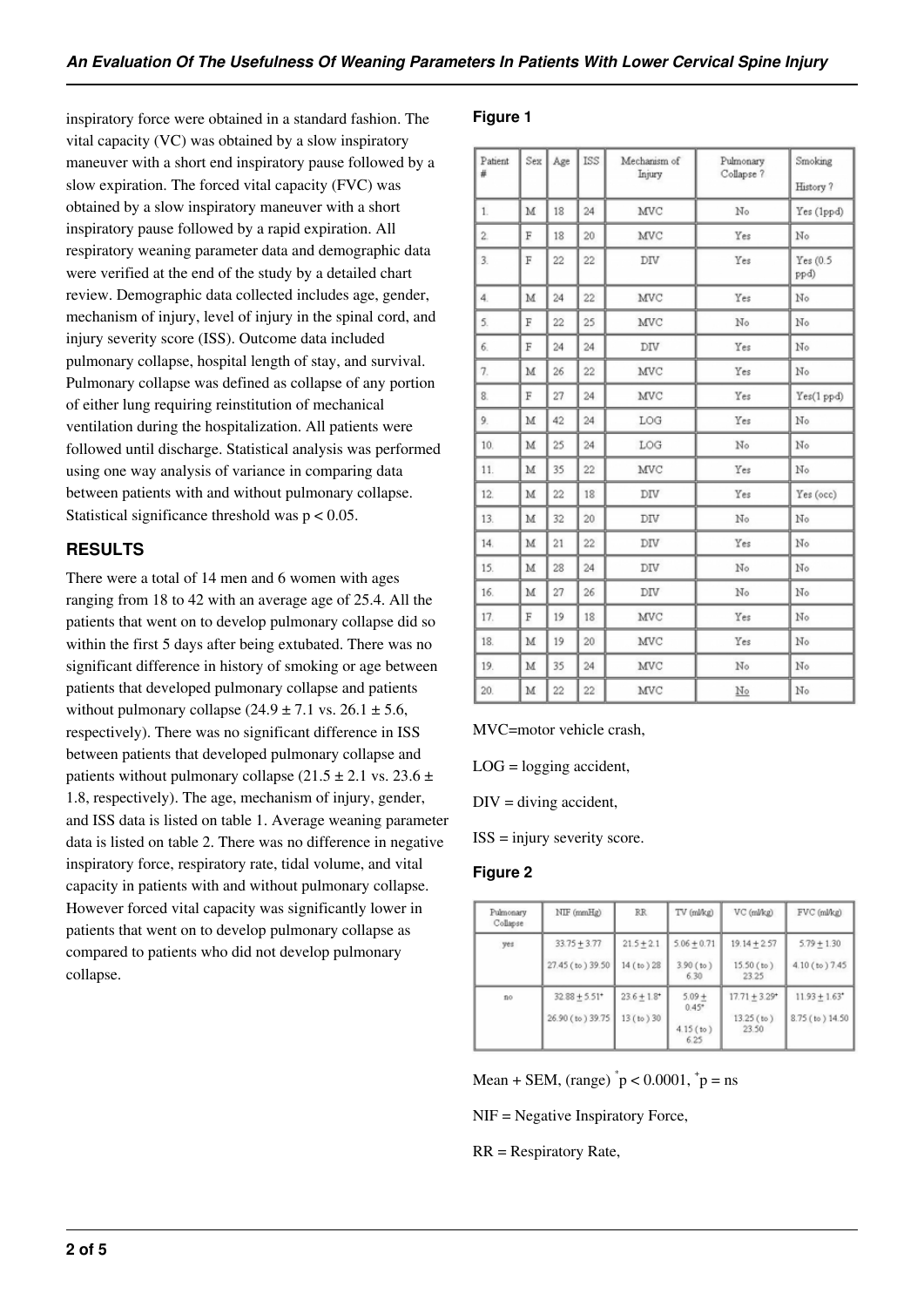TV = Tidal Volume,

VC = Vital Capacity,

FVC = Forced Vital Capacity.

#### **DISCUSSION**

Pulmonary complications are commonly reported in patients with lower cervical spine injury despite the phrenic nerve sparing. Comprehensive respiratory management with chest physiotherapy including postural drainage, positive pressure insufflation, humidification, deep breathing and assisted coughing has considerably reduced the mortality from respiratory failure <sub>6,728</sub>. However respiratory complications account for up to fifty percent of deaths in patients with traumatic tetraplegia <sub>9</sub>. The lowering of respiratory volumes is a common finding, possibly due to the flaccidity of the intercostal and abdominal muscles leading to a less effective diaphragmatic contraction. In fact, vital capacity data in the acute setting have been shown to be as low as 30 % of predicted values 1. The exact relationship between the lowering of lung volumes and requirement of reintubation due to the development of pulmonary complications is unknown.

There is a great need to be able to predict the development of pulmonary collapse and the need for reintubation, so that interventional therapeutics may be started at an earlier stage. Conventional weaning parameters (vital capacity, tidal volume, respiratory rate and negative inspiratory force) as well as tidal volume to respiratory rate ratio have been effective in predicting the outcome of weaning trials in various populations without cervical spinal cord injuries 2-4 , These same parameters were ineffective in predicting pulmonary complications in our previous study of patients with lower cervical spine injuries  $<sub>5</sub>$ . We felt that</sub> theoretically there should be a relationship between pulmonary collapse and early alterations in lung volumes in these patients as all the patients that went on to pulmonary collapse did so within the first 5 days after extubation. Perhaps we were not looking at the appropriate lung volumes. We also felt that the pulmonary collapse was related to the inability to clear pulmonary secretions. This inability to clear secretions may manifest early on as a partial obstructive problem. We needed to assess a lung volume that would be affected by a partial obstruction. None of the previously tested directly assessed this aspect of the problem. We felt that the addition of forced vital capacity as a weaning parameter would detect a partial obstructive problem which may be present in the patients that go on to

develop pulmonary collapse. As we were only theorizing this ability to predict pulmonary collapse, we could not justify the performance of a full spirometry with its added expense for each patient.

Our approach took advantage of the fact that as the severity of obstruction increased (due to the build up of secretions) the FVC was significantly reduced while the VC (which may not be reduced) provides a better estimate of total lung size <sub>10</sub>. A recent study by Braggion et al. has shown that there can be a discrepancy in FVC values based upon the inspiratory maneuver prior to the expiratory maneuver11. They found that slow inspiratory maneuver allows for better detection of an expiratory gradient resulting in lower FVC  $_{11}$ . Our approach took advantage of this, and provided a better window into evaluating expiratory flow obstruction. As we did not perform a full spirometric evaluation we were unable to obtain FEV1 values. Clearly, this parameter may confirm a definite problem in these patients. As a part of further evaluation we will be performing full spirometric evaluation on our next set of C-spine injured patients. Further studies are needed to determine the utility of these indices as well as other causes of pulmonary collapse that is often seen in patients with lower cervical spine injury despite sparing of the phrenic nerve.

#### **References**

1. Ledsome JR, Sharp JM: Pulmonary function in acute cervical cord injury. Am Rev Respir Dis. 1981; 124:41-44 2. Yang KL, Tobin MJ: A prospective study of indexes predicting the outcome of trials of weaning from mechanical ventilation. N Engl J Med. 1991; 324:1445-50. 3. Feeley TW, Hedley-Whyte J: Weaning from controlled ventilation and supplemental oxygen. N Engl J Med. 1975; 292:903-906. 4. Sahn SA, Lakshminarayan S: Bedside criteria for discontinuation of mechanical ventilation. Chest. 1973; 63:1002-1005. 5. Chendrasekhar A, Cerra FB: Weaning parameters in predicting respiratory failure of lower cervical spine injury patients. Chest 1994, 106: 168S. 6. Cheshire DJE: Respiratory management in acute traumatic tetraplegia. Paraplegia 1964; 1:252-61. 7. Cheshire DJE, Coates DA: Respiratory and metabolic management in acute tetraplegia. Paraplegia 1966; 4:1-23. 8. Silver JR, Moulton A: Prophylactic anticoagulant therapy against pulmonary emboli in acute tetraplegia. Br Med J 1970; 2:338-340. 9. Silver JR, Gibbon NOK: Prognosis in tetraplegia. Br Med J 1968; 4:79-83. 10. Lefante JJ, Glindmeyer HW Weill H, et al. Adjusting FVC for the effect of obstruction. Chest 1996, 110:417-21. 11. Braggion C, Pradual U, Mastella G, et al. The effect of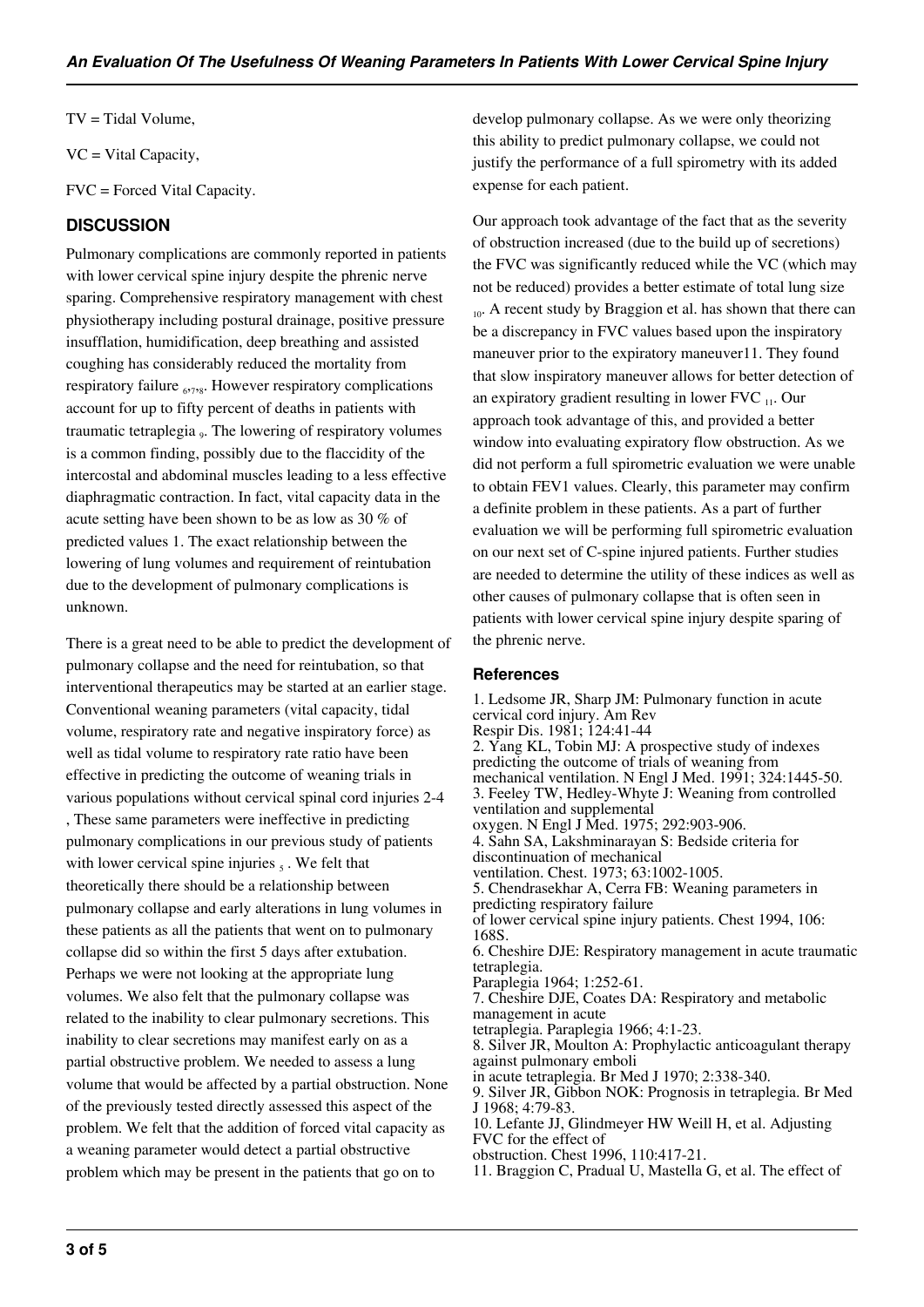different inspiratory maneuvers on FEV1 in patients with cystic fibrosis. Chest 1996, 110:642-647.